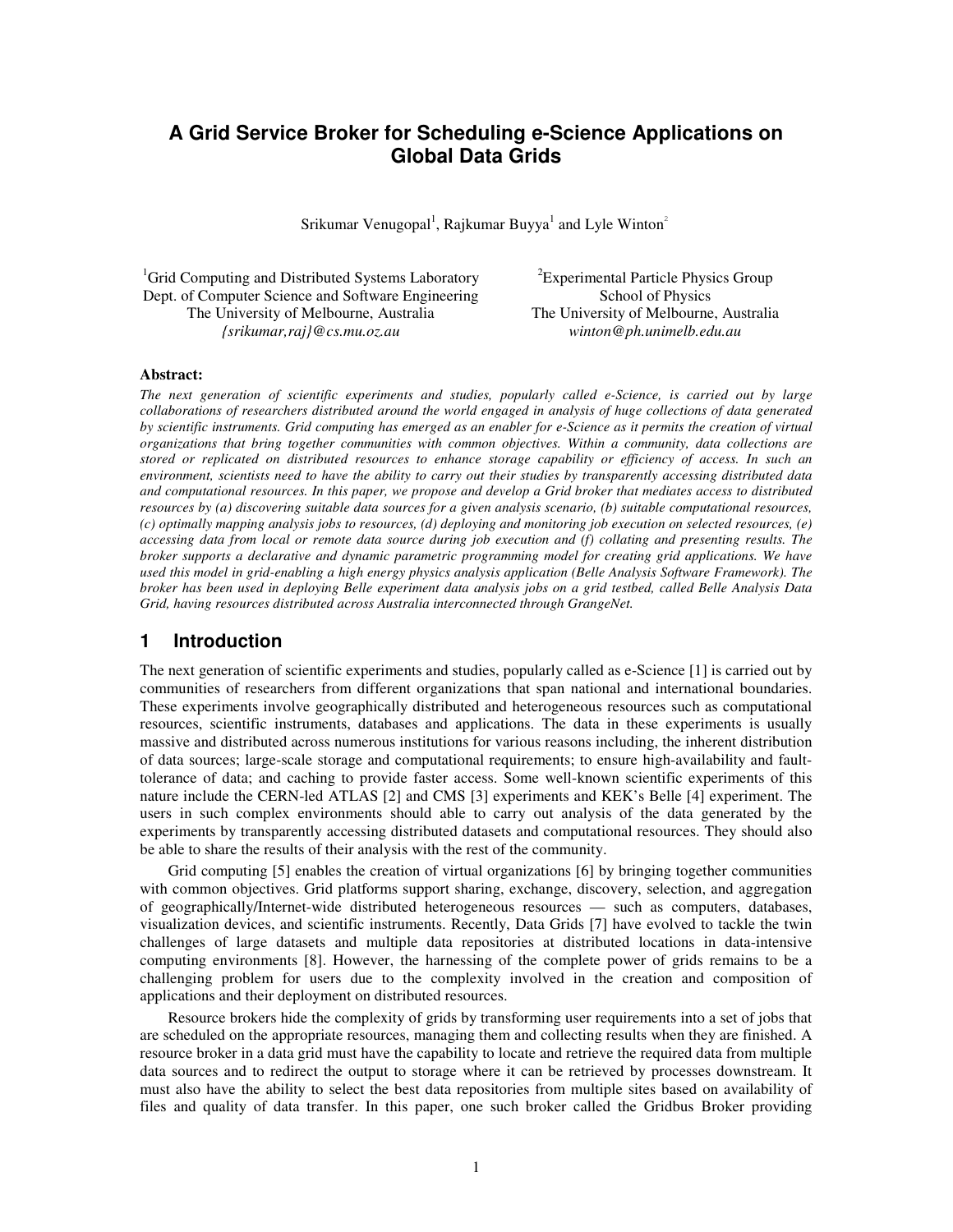services relevant to data-intensive environments is presented. Its application to the high-energy physics domain is discussed by illustrating its use within the Belle Analysis Data Grid and the results of experiments that have been conducted on it are presented.

## 2 Related Work

In the context of Data Grid, the Storage Resource Broker (SRB) [9] from San Diego Supercomputing Centre (SDSC) provides middleware for storing datasets over a network and accessing them. However, it does not deal with application execution directly. Hence, it is similar to other data replication mechanisms such as Grid Data Mirroring Package (GDMP) [10] and Giggle [11]. The European DataGrid [12] has its own resource broker which is installed in a central machine that receives requests and then decides to dispatch jobs according to system parameters. Cactus [13] is a numerical problem solving environment for scientists which supports Data Grid features through the use of MPICH-G and Globus. However, applications in Cactus environment have to be written in MPI which implies that a legacy application cannot be adapted as such to be run on a grid. NILE [14] is a grid-computing environment for high-energy physics constructed using CORBA but is limited to that domain.

The Gridbus broker extends the Nimrod-G [15] computational Grid resource broker model to distributed data-oriented grids. Nimrod-G specializes in parameter-sweep computation. However, the scheduling approach within Nimrod-G aims at optimizing user-supplied parameters such as deadline and budget [16] for computational jobs only. It has no functions for accessing remote data repositories and for optimizing on data transfer. The Gridbus broker also extends Nimrod-G's parametric modeling language by supporting dynamic parameters, i.e. parameters whose values are determined at runtime.

Like Nimrod-G, the AppLeS PST [17] supports deployment of parameter-sweep applications on computational grids, but its adaptive scheduling algorithm emphasizes on data-reuse. The users can identify common data files required by all jobs and the scheduling algorithm replicates these data files from the user node to computational nodes. It tries to re-use the replicated data to minimize the data transmission when multiple jobs are assigned to the same resource. However, multiple repositories of data are not considered within this system and therefore, this scheduling algorithm is not applicable to Data Grids.

Ranganathan and Foster [18] have conducted simulation studies for various scheduling scenarios within a data grid. Their work recommends decoupling of data replication from computation while scheduling jobs on the Grid. It concludes that it is best to schedule jobs to computational resources that are closest to the data required for that job, but the scheduling and simulation studies are restricted to homogeneous computational nodes with a simplified First-In-First-Out (FIFO) strategy within local schedulers.

Similar to [18], our work focuses on a resource scheduling strategy within a Data Grid but we concentrate on adaptive scheduling algorithms and brokering for heterogeneous resources that are shared by multiple user jobs. In addition, the scheduling strategy has been implemented within the Gridbus broker and its feasibility to support the deployment of distributed data-intensive applications (e.g. KEK Belle high-energy physics experiment data analysis) within a real Grid testbed (e.g., Australian Belle Analysis Data Grid) has been evaluated.

## 3 Architecture

## 3.1 Data Grid Overview and Brokering

A data-intensive computing environment can be perceived as a real-world economic system wherein there are producers and consumers of data. Producers are entities which generate the data and control its distribution via mirroring at various replica locations around the globe. They lay down policies for replication that are guided by various criteria such as minimum bandwidth, storage and computational requirements, data security and access restrictions and data locality issues. However, information about the data replicas is assumed to be available through a data catalogue mechanism such as the Globus Replica Catalog [19]. An example of such a system would be the tier-level model proposed by the MONARC [20] group within CERN for replicating the data produced by the Large Hadron Collider (LHC) [21] for use within the ATLAS and CMS collaborations. The consumers in this system would be the users or, by proxy, their applications which need to analyse this data to produce meaningful results. The users may want to investigate specific datasets out of a set of hundreds and thousands and may have specific application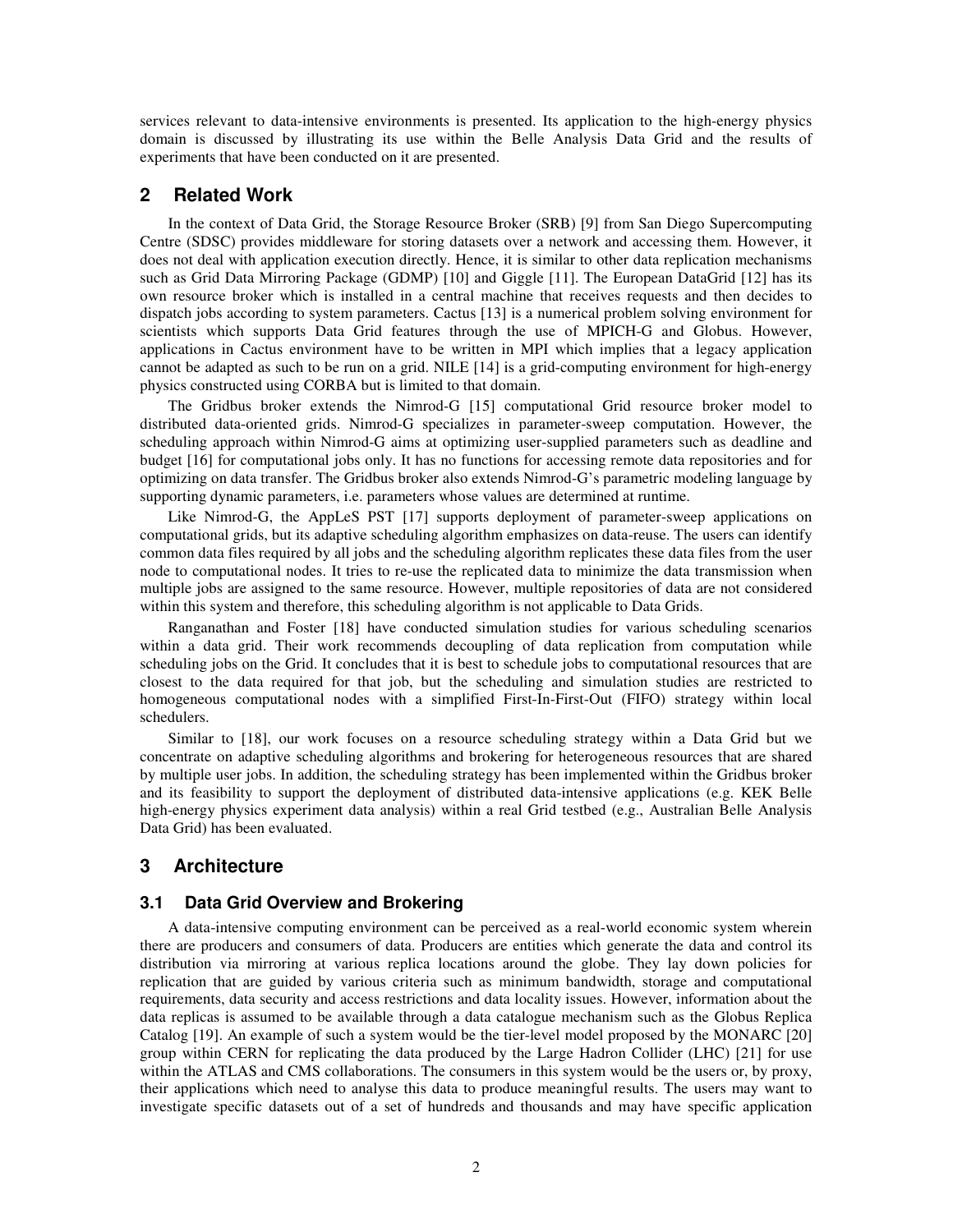requirements that need not be fulfilled at every computational site. A sample scenario for such a dataintensive computing environment and the role of the broker in it is illustrated in [22].

## 3.2 Gridbus Data Grid Service Broker

The architecture of the Gridbus broker is shown in Figure 1. The inputs to the broker are the tasks and the associated parameters with their values. These can be specified within a "plan" file that specifies the tasks and the types of the parameters and their values for these tasks.



Figure 1: Gridbus broker architecture and its interaction with other Grid entities.

A task is a sequence of commands that describe the user's requirements. For example, the user may specify an application to be executed at the remote site. But, the requirements may also require an input file to be copied over before execution and the results to be returned back. Hence, a task encapsulates this information within its description. A task is accompanied by parameters which can either be static or dynamic. A static parameter is a variable whose domain is well-defined either as a range of values, as a single static value or as one among a set of values. A dynamic parameter has either an undefined or an unbounded domain whose definition or boundary conditions respectively, have to be established at runtime. As an example, in the current implementation, a parameter type has been defined which describes a set of files over which the application has to be executed. This set can be described as a wildcard search within a physical or a logical directory, to be resolved at runtime, thus creating a dynamic parameter.

The task requirements drive the discovery of resources such as computational nodes and data resources. The resource discovery module gathers information from remote information services such as the Grid Market Directory (GMD) [23] or Grid Index Information Service (GIIS) [24] for availability of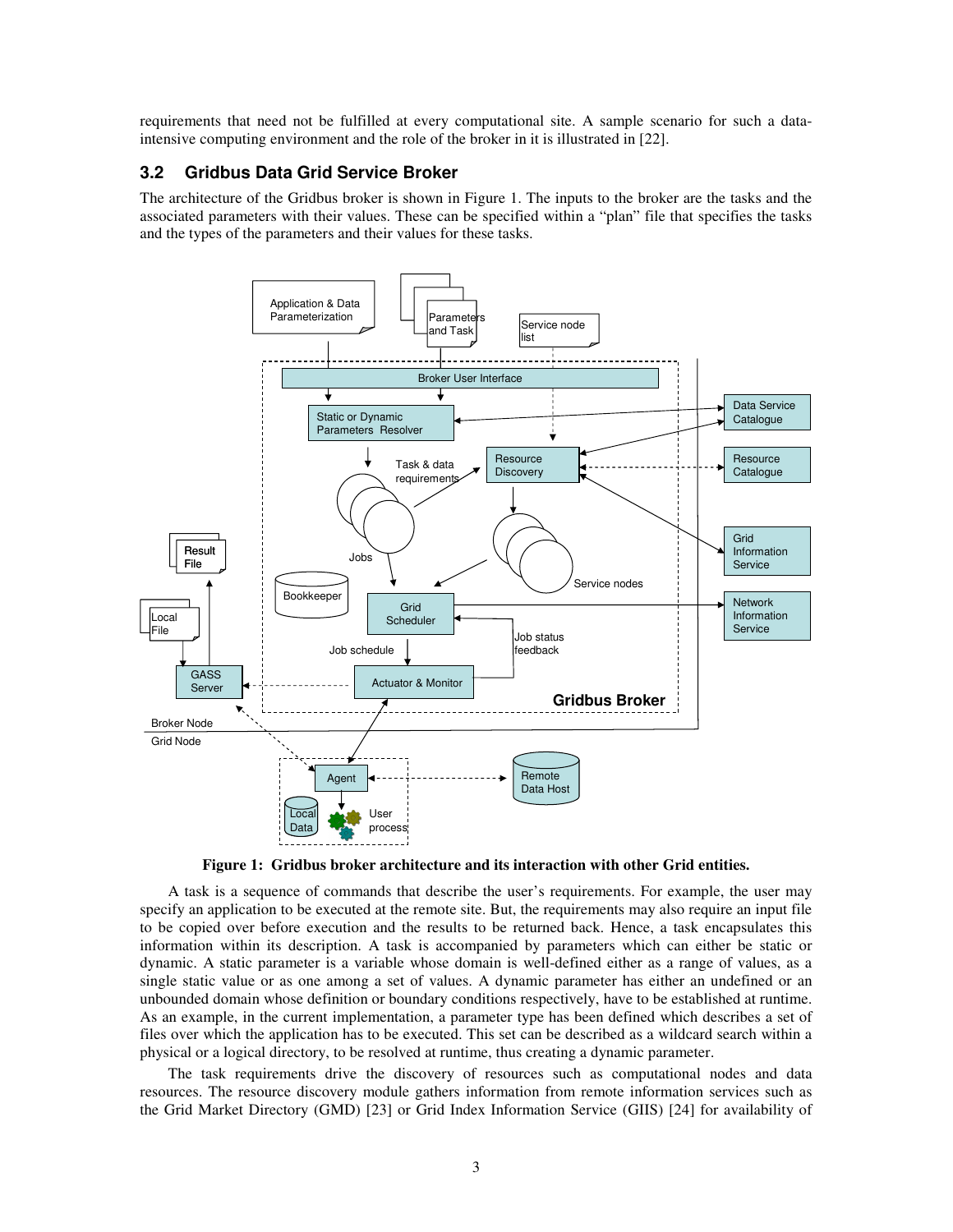compute resources. Optionally, the list of available compute resources can be provided by the user to the broker. The broker also interacts with the information service on each computational node to obtain its properties. Data files can be organised as Logical File Names (LFNs) within a virtual directory structure using a Replica/Data Service Catalog. Each LFN maps to one or many Physical File Names (PFNs) located somewhere on Grid, usually specified via URLs. The virtual directory structure is organised into catalogues and further into collections. As mentioned before, the LFNs to be processed may be typically specified by a dynamic parameter and the broker will resolve this to the appropriate physical file location(s).

The task description, i.e. the task along with its associated parameters, is resolved or "decomposed" into jobs. A job is an instantiation of the task with a unique combination of parameter values. It is also the unit of work that is sent to a Grid node. The set of jobs along with the set of service nodes are an input to the scheduler. The scheduler matches the job requirements with the services and dispatches jobs to the remote node. For jobs requiring remote data, it interacts with a network monitoring service to obtain the information about current available bandwidth between the data sources and the compute resources. It then uses this information to schedule jobs by optimizing on the amount of data transfer involved. In the current implementation, the Network Weather Service (NWS) [25] has been used to obtain this information. The scheduling algorithm is described in more detail in the next section.

The jobs are dispatched to the remote node through the Actuator component. The Actuator submits the job to the remote node using the functionality provided by the middleware running on it. The Actuator has been designed to operate with different Grid middleware frameworks and toolkits such as Globus 2.4 [26] that primarily runs on Unix-class machines and Alchemi [27], which is a .NET based grid computing platform for Microsoft Windows-enabled computers. Hence, it is possible to create a cross-platform grid implementation using the Gridbus broker. The task commands are encapsulated within an Agent which is dispatched to and executed on the remote machine. If a data file has been associated with the job and a suitable data host identified for that file, then the Agent obtains the file through a remote data transfer from the data host. Additionally, it may require some configuration or input parameter files that it obtains from the broker through a mechanism such as a GASS [28] (Globus Access to Secondary Storage) Server. These files are assumed to be small and in tens or hundreds of kilobytes which impact the overall execution time of a job negligibly whereas the data files are in the range of megabytes or larger. On completion of execution, the Agent returns any results to the broker and provides debugging information. The Monitoring component keeps track of job status – whether the jobs are queued, executing, finished successfully or failed. It updates the status of the jobs which is fed back to the scheduler to update its estimates of the rate of execution and of the performance of the compute resources. The Bookkeeper keeps a persistent record of job and resource states throughout the entire execution.

### 3.3 Design and Implementation

The Gridbus broker has been implemented in Java so that it can be deployed in Web-enabled environments such as Tomcat-driven portals and also be used from the command line. It interfaces to nodes running Globus using the Java Commodity Grid (CoG) Kit [29] and to Alchemi nodes using the Alchemi Cross-Platform Manager Interface. A UML (Unified Modelling Language) class diagram that displays the core entities within the broker and their associations is shown in Figure 2.

The main design entities within the broker are:

1. Compute Server: The ComputeServer object describes a node on the grid. It holds the properties for that node e.g. what middleware it is running, its architecture and its operating system. It also monitors the rate of progress by keeping track of the number of jobs that are done, failed or executing on the corresponding remote server.

The ComputeServer has been subclassed for different middlewares like Globus and Alchemi. However, the scheduler has a platform-independent view of the nodes and is concerned only with their performance. Therefore, it is possible for the broker to operate across different middlewares.

- 2. Jobs: A job is an abstraction for a unit of work assigned to a node. A Job has the following structure:
	- a. Variables: A variable holds the designated parameter value for a job. A variable can hold a range of values or a set of values or a single value in which case it is called a single variable
	- b. Task: As described above, a task is the description of what has to be done by the job. A task is composed of a set of commands. There are three types of commands
		- i. Copy Command: Instructs the broker to copy a file from the source to the destination. It can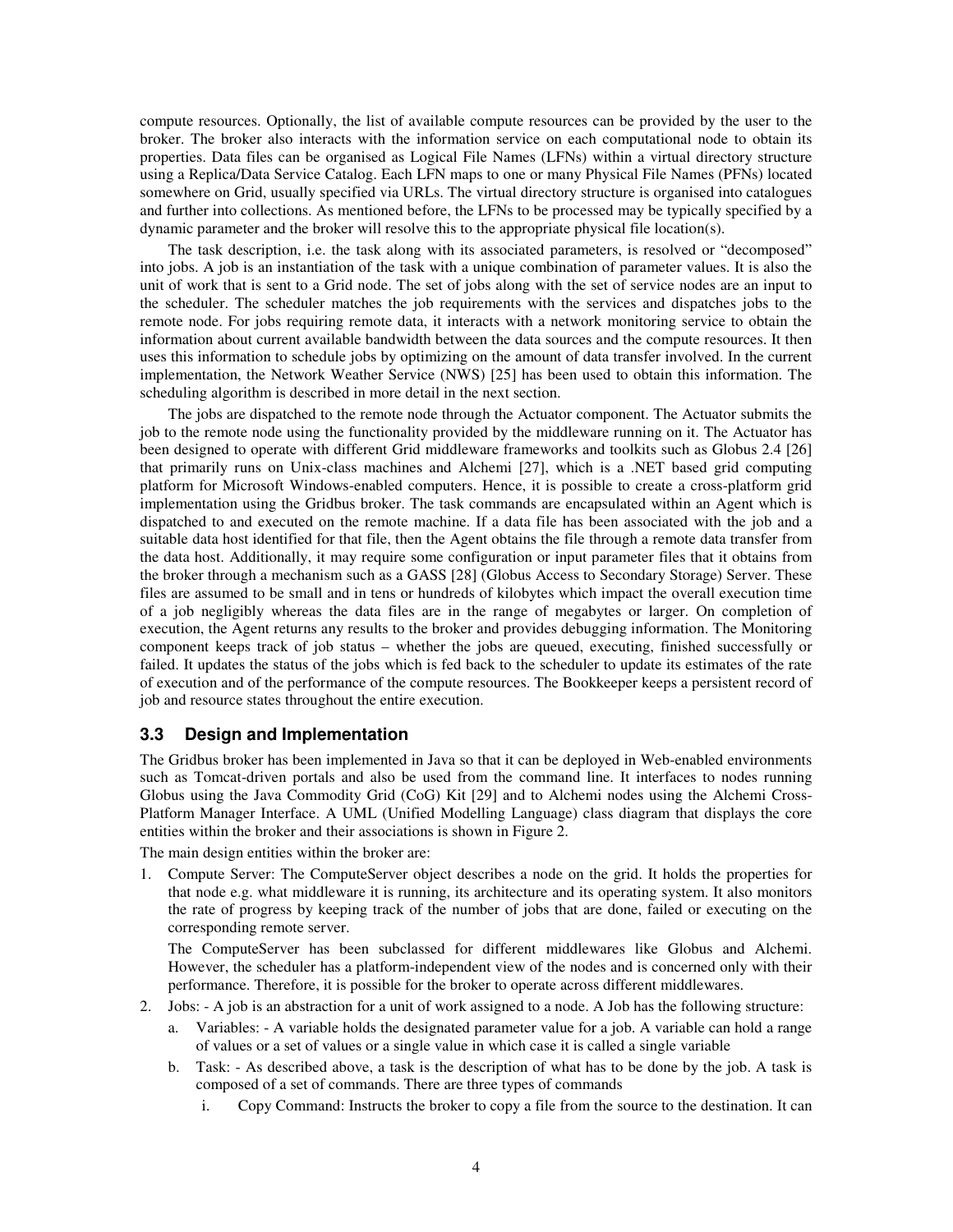be used for either copying the files from the broker host to the remote node or vice versa. At present, there is no provision to copy from one node to another node without the broker intervening in between. A special case of copy command is the Multiple Copy (MCopy) command which instructs the broker to copy multiple files as described with a wildcard (\*, ?, etc.)

- ii. Execute Command: Instructs the broker to execute the application given as a parameter to this command on the remote node.
- iii. Substitute Command: Instructs the broker to substitute the values whenever it encounters a variable name within a text file. This is particularly useful when a configuration file has to be modified for each job.

When a job is submitted to a server, the control is passed to the JobWrapper associated with the job. This object takes charge of translating the job instructions to be understood by the middleware that is running on the designated ComputeServer. After a successful submission, the JobWrapper starts up the JobMonitor which tracks the job and updates its status. Otherwise, it throws an exception and quits.



Figure 2: UML Diagram of core broker components.

3. Data Hosts: - Data Hosts are nodes on which data files have been stored. These objects store the details of the data files that are stored on them such as their path on the disk and the protocol used to access them. The Data Host objects also maintain a list of the compute resources sorted in the descending order of available bandwidth from the host.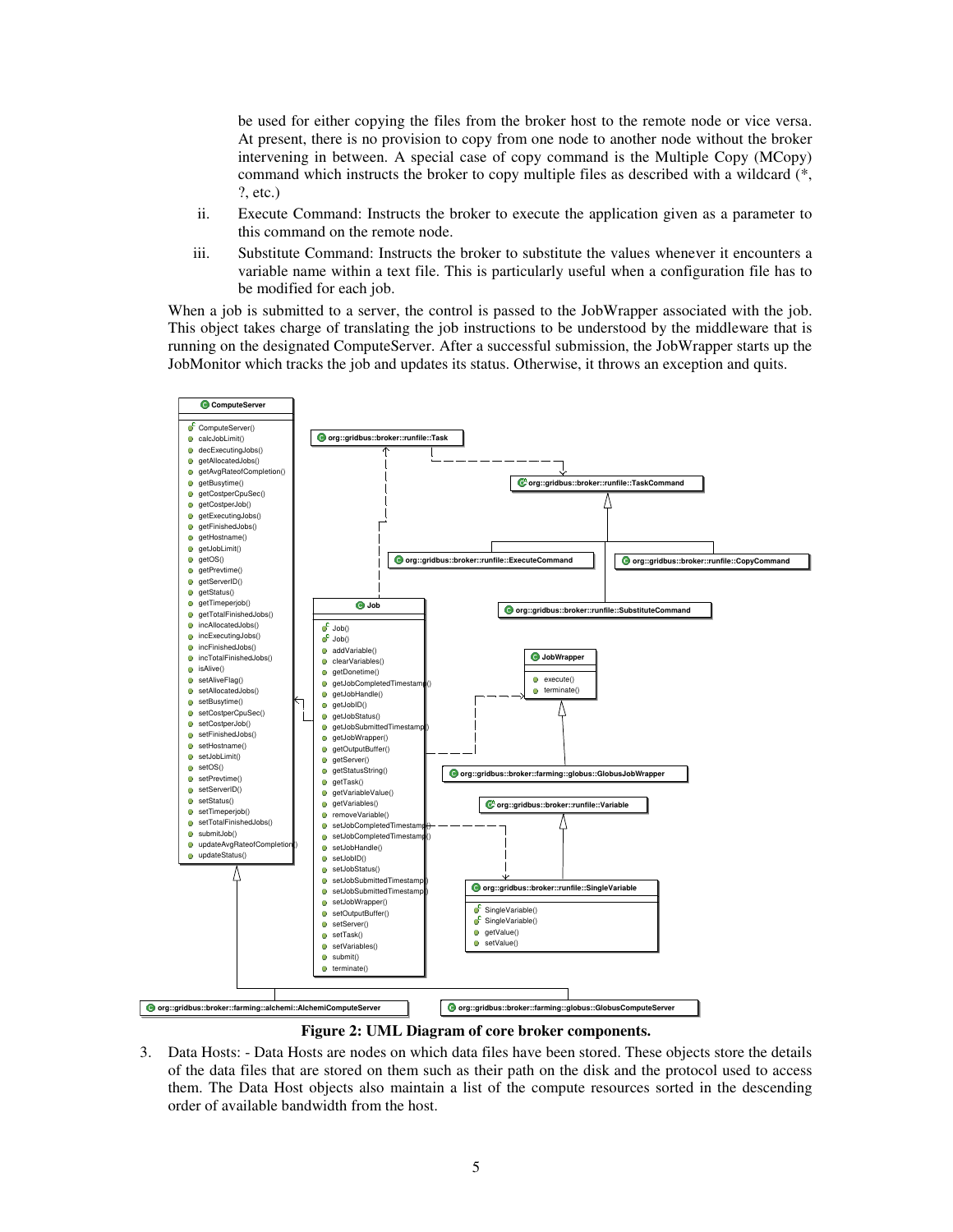4. Data Files: - The Data File object stores attributes of input files that are required for an application such as size and location. A Data File object links to the different Data Hosts that store that file.

Other than these, the broker also has a Farming Engine component which is the central component of the broker and its point of contact with other applications. The farming engine initializes the objects within the broker and invokes the scheduler to distribute the jobs. User Interfaces such as command line or web interfaces interact with the farming engine to supply inputs such as parameterized plan files and list of compute resources and to obtain data about the progress of execution.

### 3.4 Scheduling Algorithm

The scheduler within the broker looks at a data grid from the point of view of the data. It perceives a data-intensive computing environment as a collection on data hosts, or resources hosting the data, surrounded by computational resources. The "network proximity" of a compute resource to a data host is a measure of the available bandwidth between the resources. Some of the data resources may have computation facilities too, in which case the data transmission cost is assumed to be zero as the data host and the compute resource at the same site. The algorithm for the scheduler is listed in Figure 3.

The scheduler minimizes the amount of data transfer involved for executing a job by dispatching jobs to compute servers which are close to the source of data. A naïve way of achieving this would be to run the jobs only on those machines that contain their data. But, the data hosts may not have the best computational resources.

 It is difficult, if not impossible to define a uniform set of metrics for heterogeneous resources with potentially variable architectures. However, from the users' point of view, the most important measure is how fast their jobs are getting done. Therefore, the scheduler uses the job completion ratio - the ratio of the number of jobs completed to the number of jobs allocated - to evaluate the performance of the computational resources. At every regular polling interval, the scheduler evaluates the progress of job completion for each compute resource in the following manner:

$$
r_{\rm s} = \frac{J_c}{J_Q}
$$

where  $r_s$  is the job completion ratio for a particular resource,  $J_c$  is the number of jobs that were completed on that particular resource in the previous polling interval and  $J_{\varrho}$  is the number of jobs that were queued on that resource in the previous allocation.

The scheduler then calculates the average job completion ratio,  $R<sub>S</sub>$  at the N<sup>th</sup> polling interval as:

$$
R_{S} = R_{S}^{'} * (1 - 1/N) + r_{S} / N
$$

where  $R_S^{\dagger}$  is the average job completion ratio for the  $N-1^{\text{th}}$  polling interval. The averaging of the ratio provides a measure of the resource performance from the beginning of the scheduling process and can be considered as an approximate indicator of the future performance of that resource.

Each resource is assigned a job limit, the maximum number of jobs that can be allocated out of current list of jobs waiting for execution, proportional to its average job completion ratio. The scheduler then iterates through the list of unassigned jobs one at a time. For each job, it first selects the data host that contains the file required for the job and then, selects a compute resource that has the highest available bandwidth to that data host. If this allocation plus previously allocated jobs and current running jobs on the resource exceeds the job limit for that resource, then the scheduler looks for the next available nearest compute resource.

A detailed experimental analysis and performance evaluation of this scheduling algorithm for different scenarios is presented in Section 4 with a case study on the deployment of a high energy physics application within a Data Grid environment.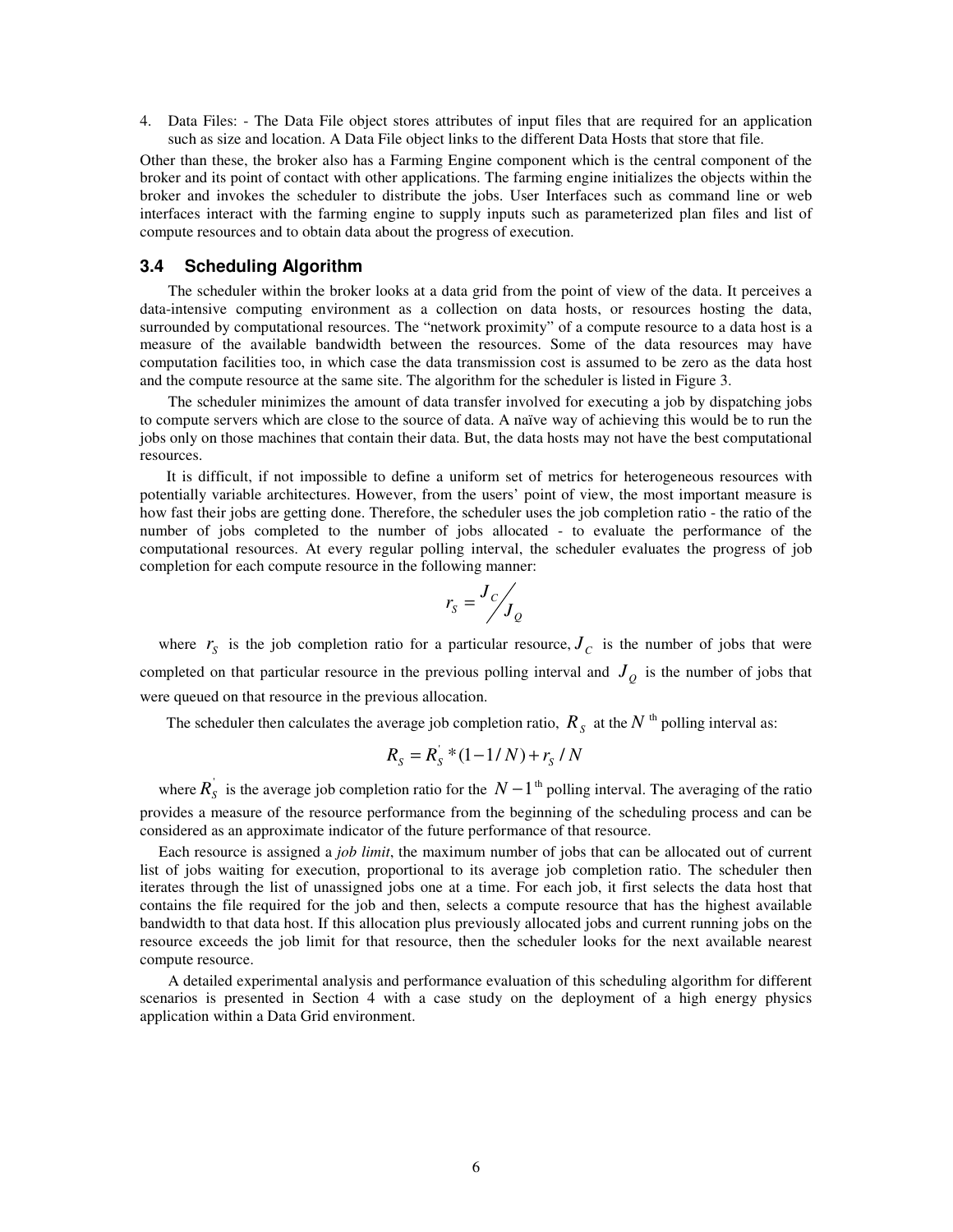#### Initialisation

- 1. Identify characteristics, configuration, capability, and suitability of compute resources using the Grid information services (GIS).
- 2. From the task definition, obtain the data query parameters (if present), such as the logical file name
	- a. Resolve the data query parameter to obtain the list of Logical Data Files (LDFs) from the Data Catalog
	- b. For each LDF, get the data sources or Data Hosts that store that file by querying the Data Catalog.

#### Scheduling Loop

Repeat while there exists *unprocessed jobs*. [This step is triggered for each scheduling event. The event period is a function of job processing time, rescheduling overhead, resource share variation, etc.]:

- 3. For each compute resource, predict and establish the *job consumption rate* or the *available resource share* through the measure and extrapolation strategy taking into account the time taken to process previous jobs. Use this estimate along with its current commitment to determine expected job completion time.
- 4. If any of the compute resource has jobs that are yet to be dispatched for execution and there is variation in resource availability in the Grid, then move such jobs to the Unassigned-Jobs-List.
- 5. Repeat until all unassigned jobs are scheduled or all compute resources have reached their maximum job limit.
	- a. Select the next job from the Unassigned-Jobs-List.
	- b. Identify all Data Hosts that contain the LDF associated with the job.
	- c. Create a Data-ComputeResource-List for the selected job:
		- For each data host, identify a compute resource that can complete the job earliest given its current commitment, job completion rate, and data transfer time using current available bandwidth estimates.
	- d. Select a data host and compute resource pair with the earliest job completion time from the Data-ComputeResource-List.
	- e. If there exists such a resource pair, then assign the job to the compute resource and remove it from the Unassigned-Jobs-List.
- 6. End of scheduling loop.

### Figure 3: Adaptive scheduling algorithm for Data Grid.

## 4 A Case Study in High Energy Physics

High Energy Physics (HEP) is a fundamental science studying matter at the very smallest scales. Probing this frontier requires accelerators of great complexity, typically beyond the means of any single country. Equally, since experiments in HEP are large and technically sophisticated, they necessarily involve international collaboration between many institutes over very long time scales.

Computing resource requirements for HEP are increasing exponentially because of advancements in particle accelerators and increasing size of collaborations. Modern experiments will have to provide access to petabytes of data, hundreds of teraflops of computing power, for thousands of researchers located in many institutions around the world. Existing techniques for analysis using high performance computing will not be sufficient. The CERN LHC particle accelerator is a case in point of how current computational facilities will prove inadequate for the next generation of scientific experiments and is frequently cited as a justification for the need for data grids in experimental high energy physics [30] [31].

### 4.1 The Belle Project

Charge-Parity (CP) violation was first observed in 1964, by studying the decays of K-mesons. Briefly C is the symmetry operation of particle - antiparticle inversion, and P that of space inversion. The issue today is whether the Standard Model (SM) of Physics offers a complete description of CP violation, or, more importantly, whether new physics is needed to explain it. Answering this question requires very detailed study of this subtle effect.

The Belle experiment, built and operated by a collaboration of 400 researchers across 50 institutes from 10 countries, is probing CP-violation by studying the decay of the B-mesons produced in the KEKB accelerator at the Japanese High Energy Accelerator Research Organization (KEK) in Tsukuba. The increasing efficiencies of the KEKB accelerator have led to an increase in the rate of data production from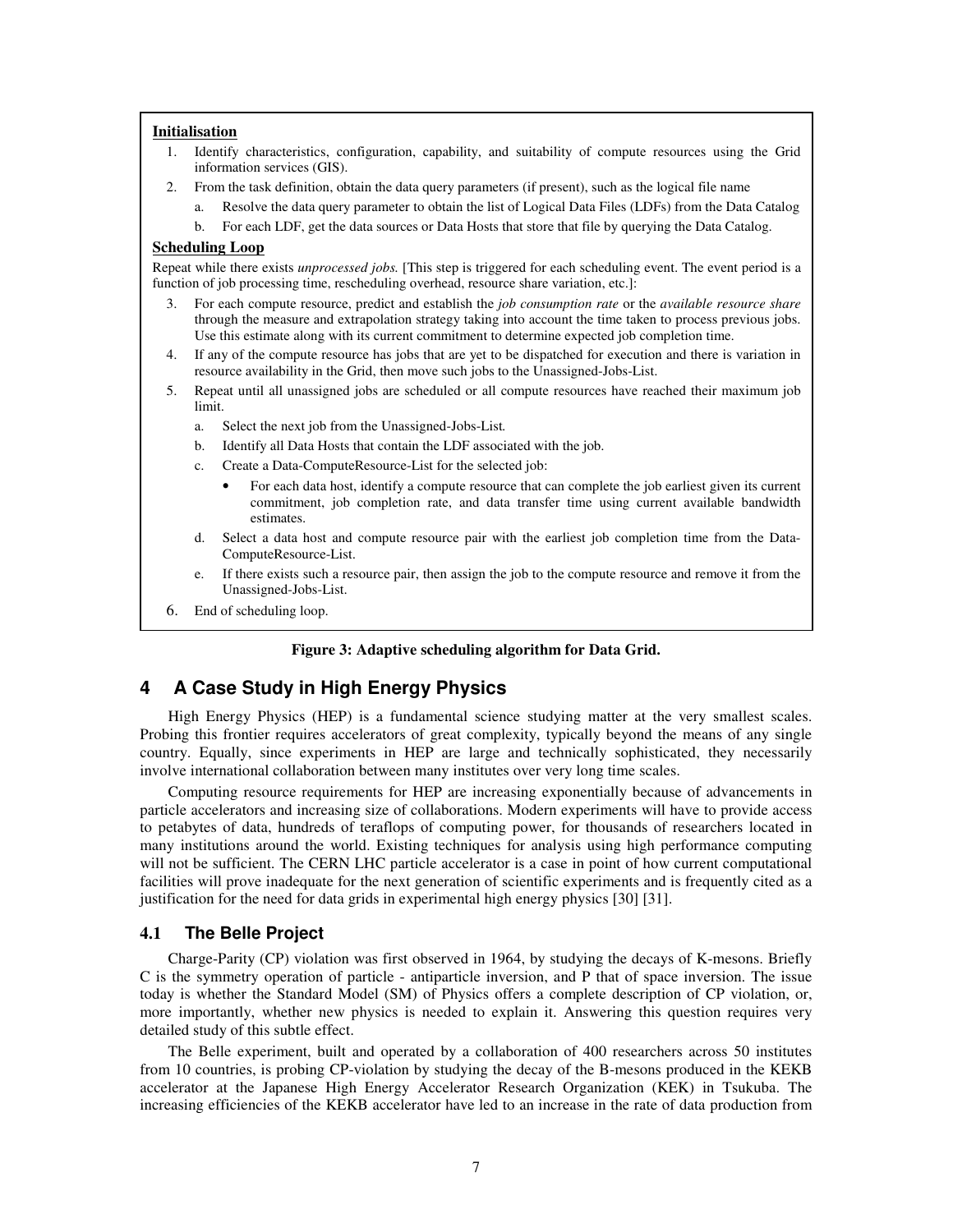the Belle experiment. The current experiment and simulation data set is tens of terabytes in size. While this increase is extremely desirable for the study of B-meson decays, it begins to pose problems for the processing and access of data at geographically remote institutions, such as those within Australia. Hence, it is important for Data Grid techniques to be applied in this experiment [32].

## 4.2 The Testbed

The Belle Analysis Data Grid (BADG) [33] testbed has been set up in Australia in collaboration with IBM is shown in Figure 4. The testbed resources are located in Sydney (Dept. of Physics, University of Sydney), Canberra (Australian National University), Melbourne (School of Physics and the Dept. of Computer Science, University of Melbourne) and Adelaide (Dept. of Computer Science, University of Adelaide). All the nodes in the testbed, except for the one in Adelaide, are connected via GrangeNet (Grid And Next Generation Network) [34]. GrangeNet is a three year program to install, develop and operate a multigigabit network supporting grid and advanced communications services across Australia. Hence, there is a higher bandwidth between the Melbourne, Canberra and Sydney resources. Two of these resources (Adelaide and Sydney) were effectively functioning as single processor machines as the Symmetric Multi-Processing (SMP) Linux kernel was not running on them. All the machines in this testbed were running Globus 2.4.2 and NWS sensors. The broker was deployed on the Melbourne Computer Science machine and broker agents were dispatched at runtime to the other resources for executing jobs and initiating data transfers.



Figure 4: Australian Belle Analysis Data Grid testbed.

Data that was produced on one site in BADG had to be shared with the other sites. For this purpose, a Data Catalog was set up for the Belle Data Grid using the Globus Replica Catalog (RC) mechanism. The Data Catalog is a global directory structure that stores the logical file names and their physical locations and is based on the Lightweight Directory Access Protocol (LDAP). A set of high-level tools emulating Unix directory structure commands for creation and management of RC have also been developed by utilitsing low-level Globus RC functions.

The primary application for the Belle experiment is the Belle Analysis Software Framework (BASF). This application is used for simulation, filtering of events, and analysis. It is also a legacy application that consists of about a Gigabyte of code. Therefore, execution is restricted to those sites which have this application already installed. In the case where the data is being transferred across the network, a delay is incurred before the data is completely available on the executing node. To eliminate this "dead-time", BASF was modified to execute on streaming data.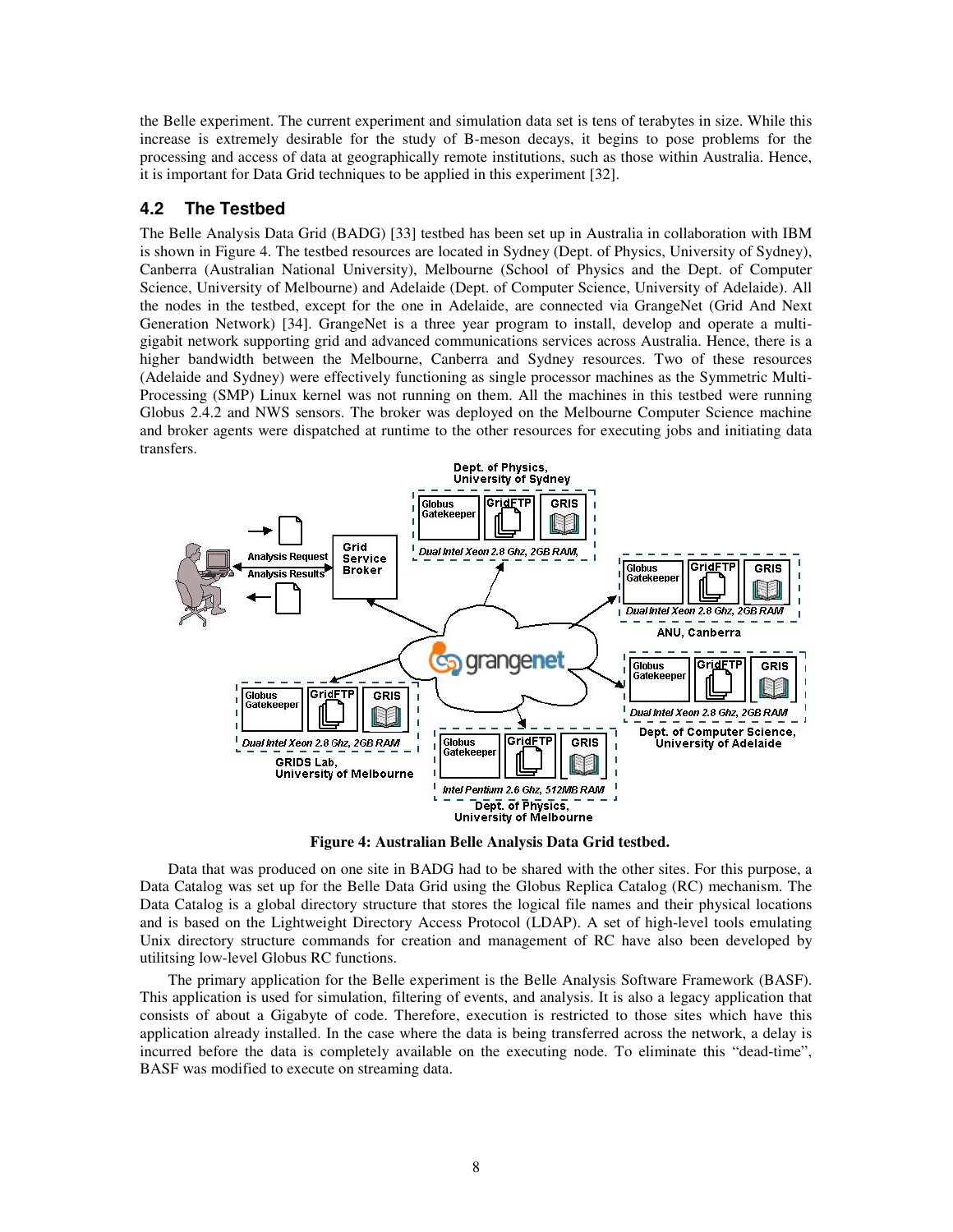### 4.3 Application Parameterisation and Experimental Setup

A typical analysis is split into two streams: data and simulation. Raw data is recorded from various sensors within a detector and stored as separate measurements or "events". Simulated or Monte-Carlo data involves the generation of events and then detailed detector simulation. From this point on, the analysis streams are very similar. The data is reconstructed, which involves the correlation of sensor information. Data summaries are generated for ease of analysis. As an example, within the Belle experiment 10 TB of data summary information exists. These are "skimmed" to produce subsets of the data of most interest to each physicist's analysis. These are around 100 GB in size for Belle users. These are then analysed to generate plots and histograms and can then be used for statistical analysis by applying further cuts. For simulated data, this process is repeated until the analysis is perfected. The simulated data can then be used for systematic error analysis. The same analysis process is performed on data to obtain a result, provided there are no large differences between data and simulation. Simulation is very CPU-intensive and the results must be saved and made available to the whole collaboration.

For validating the broker, a simulation of a "decay chain" of particles has been used. A decay chain occurs when an unstable particle decays into another and so on until a stable particle state is reached. This is typical of the events that happen within a particle accelerator. The experiment consists of 2 parts, both of which involve execution over the Grid using the Gridbus broker. In the first part, 100,000 events of the decay chain  $B^0$ ->D<sup>\*+</sup>D<sup>\*</sup>K<sub>s</sub> shown in Figure 5 are simulated via distributed generation and this data is entered into the replica catalog. In the analysis part, the replica catalog is queried for the generated data and this is analysed over the Belle Data Grid. The histograms resulting from this analysis are then returned as output. Here only the results of the analysis are discussed as it involved accessing remote data.



Figure 5: The  $B^0$ ->D\*+D\*-Ks decay chain.

A plan file for the composing analysis of Belle data as a parameter sweep application is shown in Figure 6. The plan file follows Nimrod-G's declarative parametric programming language which has been extended in this work by introducing a new type of parameter called "Gridfile". This dynamic parameter describes a logical file location, either a directory or a collection of files and the broker resolves it to the actual file names and their physical locations. The plan file also instructs copying of user defined analysis modules and configuration files to the remote sites before any execution is started. The main task involves executing a user-defined shell script at the remote site which has 2 input parameters: the full network path to the data file and the name of the job itself. The shell script invokes BASF at the remote site to conduct the analysis over the data file and produce histograms. The histograms are then copied over to the broker host machine.

The Logical file name in this particular experiment resolved to 100 Monte Carlo simulation data files. Therefore, the experiment set consisted of 100 jobs, each dealing with the analysis of one data file using BASF. Each of these input data files was 30 MB in size. The entire data set was equally distributed among the five data hosts i.e. each of them has 20 data files each. The data was also not replicated between the resources, therefore, the dataset on each resource remained unique to it. The histograms generated were 968 KB in size and online visualization of histogram outputs is shown in Figure 7.

For monitoring the bandwidth between the resources, an NWS sensor was started on each of the resources which reports to the NWS name server located in Melbourne. An NWS activity for monitoring bandwidth was defined at the name server within which a clique containing all the resources on the testbed was created. Members of the clique conduct experiments one at a time to determine network conditions between them. Querying the name server at any point provides the bandwidth and latency between any 2 members of the clique.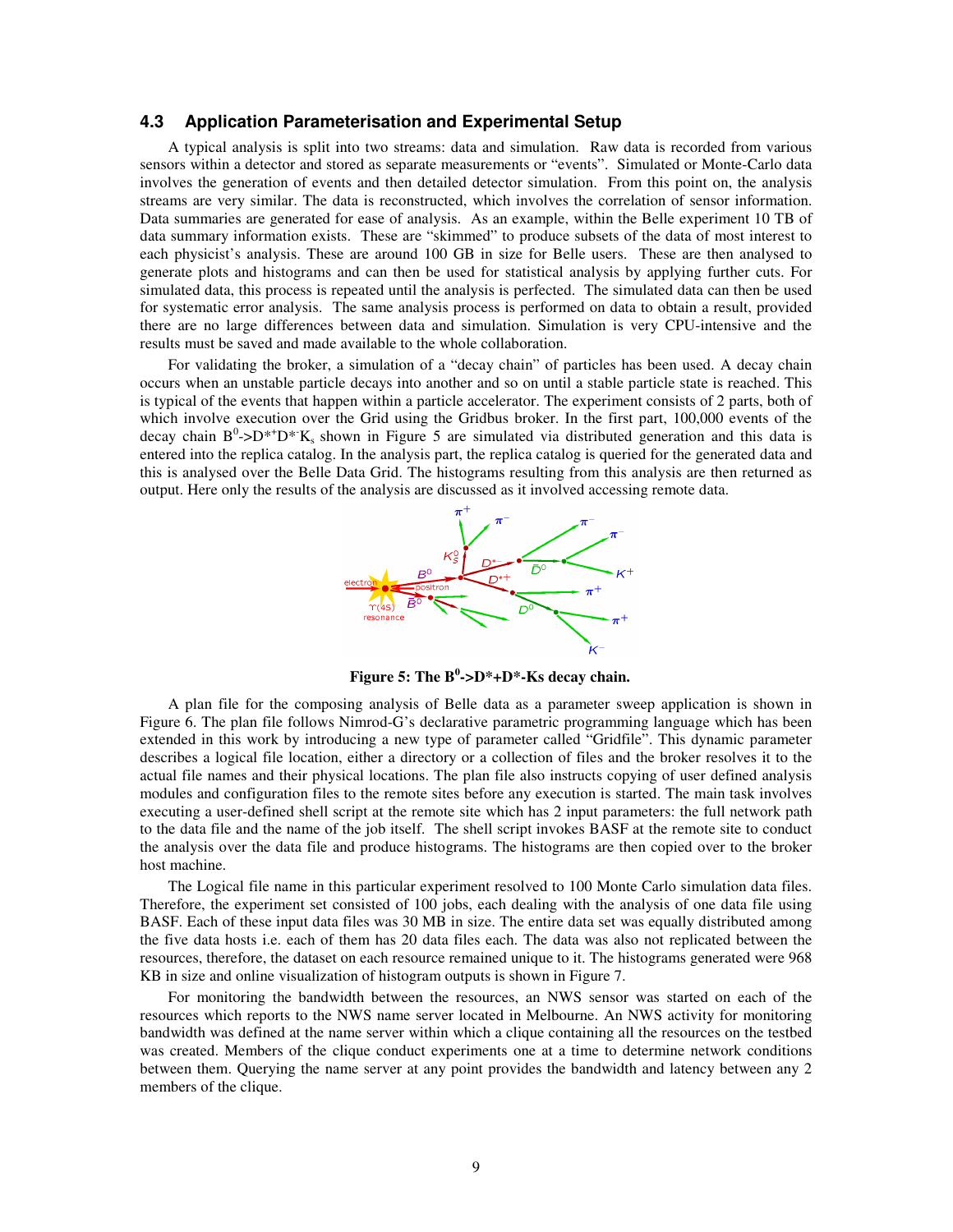



Figure 6: Plan file for Data Analysis.

Figure 7: A histogram generated from Belle analysis.

## 4.4 Results of Evaluation

Three scheduling scenarios were evaluated: (1) scheduling with computation limited to only those resources with data, (2) scheduling without considering location of data, and (3) our adaptive scheduling (shown in Figure 3) that optimizes computation based on the location of data. The experiments were carried out on April  $19<sup>th</sup>$ , 2004 between 18:00 and 23:00 AEST. At that time, the Globus gatekeeper service on the Adelaide machine was down and so, it could not be used as a computational resource. However, it was possible to obtain data from it through GridFTP. Hence, jobs that depended on data hosted on the Adelaide server were able to be executed on other machines in the second and third strategies. A graph depicting the comparison of the total time taken for each strategy to execute all the jobs is shown in Figure 8 and another comparing resource performance for different scheduling strategies is shown in Figure 9.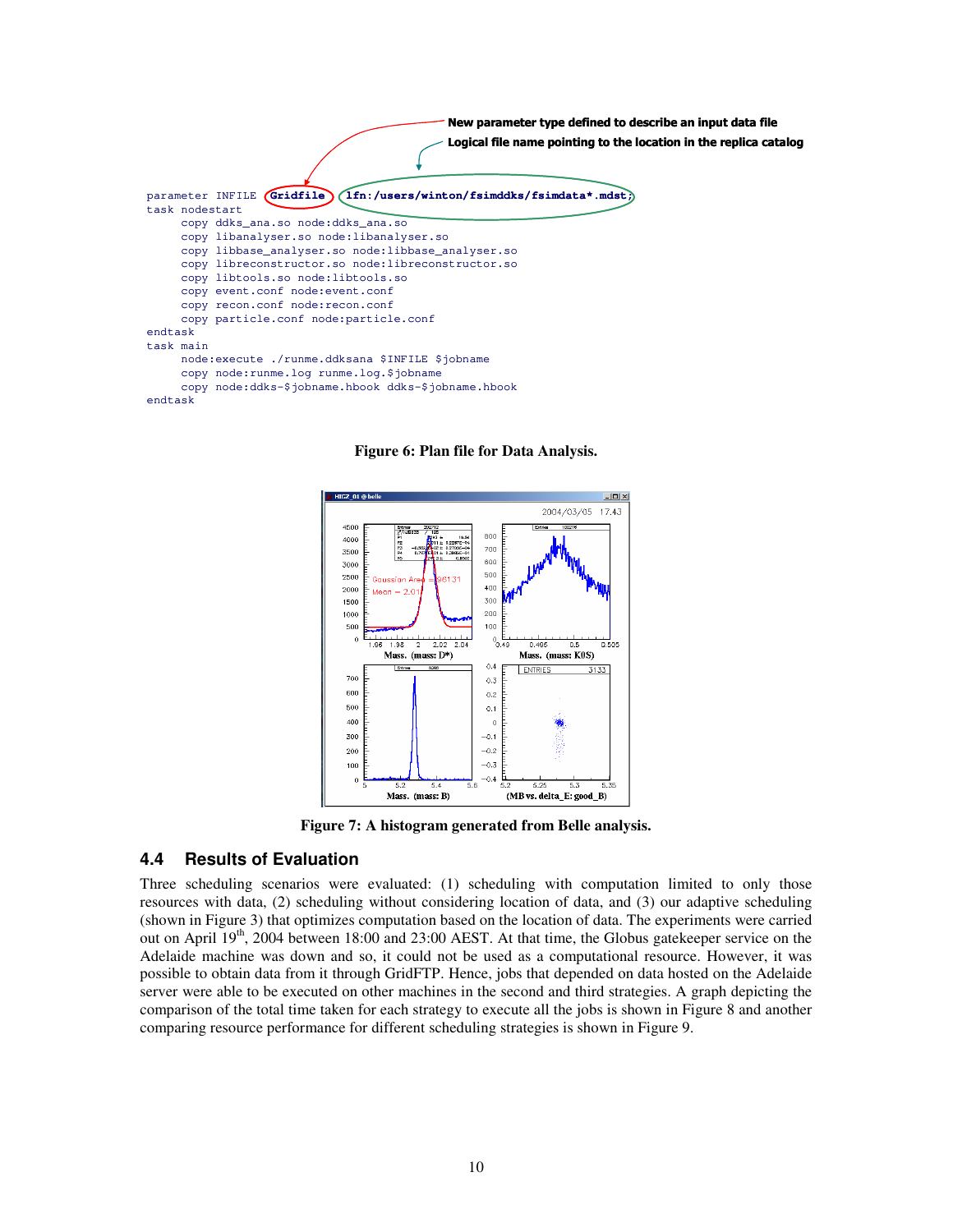

Figure 8: Total time taken for each scheduling strategy.



Figure 9: Comparison of resource performance under different scheduling strategies.

In the first strategy (scheduling limited to resources with the data for the job), jobs were executed *only* on those resources which hosted the data files related to those jobs. No data transfers were involved in this scenario. As is displayed in the graph in Figure 9, all of the resources except the one in Adelaide were able to execute 20 jobs each. The jobs that were scheduled on that resource failed, as its computational service was unavailable. Hence, Figure 8 shows the total time taken for only 80 successful jobs out of 100. However, this time also includes the time taken by the scheduler to conclude that the remaining 20 jobs have failed. In this setup, the related data was exclusively located on that resource and hence, these jobs were not reassigned to other compute resources. Thus, a major disadvantage of this scheduling strategy was exposed.

In the second strategy (scheduling without any data optimization), the jobs were executed on those nodes that have the most available computational resources. That is, there was no optimization based on location of data within this policy. The Adelaide server was considered a failed resource and was not given any jobs. However, the jobs that utilized data files hosted on this machine were able to be executed on other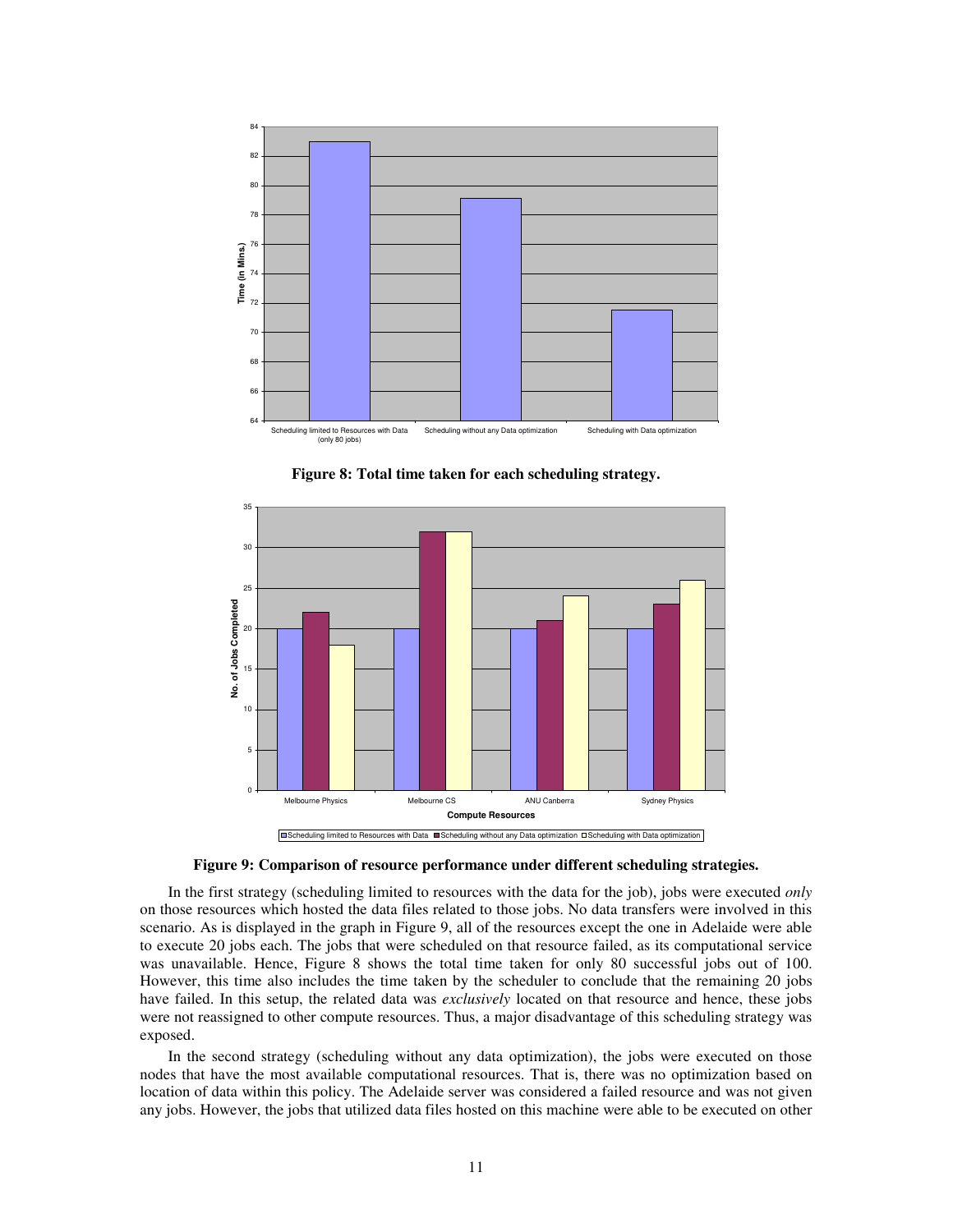resources. This strategy involves the maximum amount of data transfer which makes it unsuitable for applications involving large data transfers and utilising resources connected by slow networks.

The last evaluation (scheduling with data optimization) was carried out by scheduling jobs to the compute resources that satisfied the algorithm given in Section 3.4. In this case, as there were no multiple data hosts for the same data, the policy was reduced to dispatching jobs to the best available compute resource that had the best available bandwidth to the host for the related data. It can be seen from Figure 9 that most of the jobs that accessed data present on the Adelaide resource were scheduled on the Melbourne Physics and CS resources because the latter had consistently higher available bandwidth to the former. This is shown in the plot of the available bandwidth from the University of Adelaide to other resources within the testbed measured during the execution, given in Figure 10. The NWS name server was polled every scheduling interval for the bandwidth measurements. As can be seen from Figure 8, this strategy took the least time of all three.



Figure 10: Available bandwidth from University of Adelaide to other resources in the testbed.

### 5 Summary and Conclusion

We have presented a grid broker for executing distributed data-oriented jobs on a grid. The broker discovers computational and data resources, schedules jobs based on optimization of data transfer and returns results back to the user. We have applied this broker to a data-intensive environment, which is the analysis of the Belle high-energy physics experiment data and have presented the results of our evaluation with different scheduling strategies. The scheduling strategy proposed within the broker took into consideration the network conditions and has produced the best possible outcome by executing the jobs within the least amount of time.

We plan to conduct further evaluations with larger file sizes and multiple repositories for the same datasets. This will ensure that the data transfer time becomes more significant when making scheduling decisions and that the scheduler will be able to choose between different data hosts.

### Acknowledgement

The authors would like to express their gratitude to members of the Gridbus Project and collaborators: Glenn Moloney and Martin Sevior (School of Physics) for sharing their thoughts on grid-enabling the Belle analysis framework, Jia Yu for her contribution towards the implementation of job wrapper for Globus, Hussein Gibbins and Shoaib Burq for their contribution towards plan file interpretation, Akshay Luther for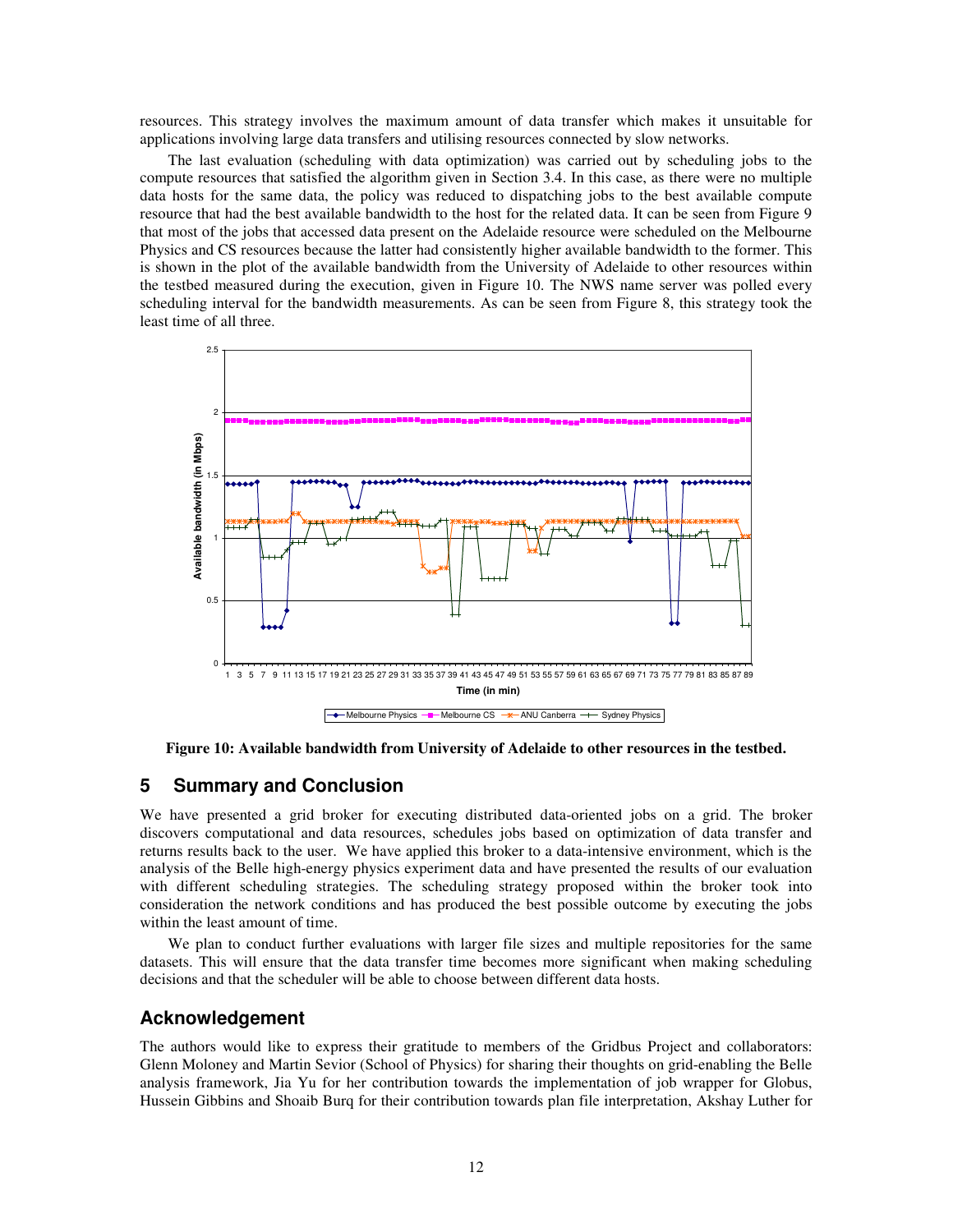his design and implementation of Alchemi, Rajiv Ranjan for his contribution towards implementation of adapter for Alchemi and Nimrod-G protocol interface, Ding Choon Hong for his contribution towards integration of NWS within the broker (GRIDS Lab), Brett Beeson for extending the copy command to support wildcards and using the broker services to develop a portal for Astrophysics, Steve Melnikoff for his comments and using the broker services to develop a portal for Belle analysis (School of Physics), Huy Le (University of Adelaide) for exploring the use of Gridbus broker in data-aware resource scheduling and Benjamin Khoo (IBM, Singapore) for his technical inputs during implementation. We gratefully acknowledge IBM for their donation of 4 eServer machines to the Belle testbed and VPAC for providing access to their cluster and the system coordinators of the testbed resources located in Adelaide University (Andrew Wendelborn and Paul Coddington), Australian National University (Markus Buchorn) and Sydney University (Kevin Varvell).

### **References**

- [1] T. Hey and A. E. Trefethen, The UK e-Science Core Programme and the Grid, Future Generation Computer Systems, Volume 18, Issue 8, Pages 1017-1031, Elsevier Science, Amsterdam, Netherlands, 2002.
- [2] The ATLAS Experiment, CERN. http://atlas.web.cern.ch/Atlas/Welcome.html (Accessed Jan 2005).
- [3] The CMS Experiment, CERN. http://cmsinfo.cern.ch/Welcome.html (Accessed Jan 2005).
- [4] The Belle experiment, KEK. http://belle.kek.jp/ (Accessed Jan 2005).
- [5] I. Foster and C. Kesselman (editors), The Grid: Blueprint for a Future Computing Infrastructure, Morgan Kaufmann Publishers, San Francisco, USA, 1999.
- [6] I. Foster, C. Kesselman, and S. Tuecke, The anatomy of the grid: Enabling scalable virtual organizations, International Journal of High Performance Computing Applications, vol. 15, pp. 200-222, Sage Publishers, London, UK, 2001.
- [7] A. Chervenak, I. Foster, C. Kesselman, C. Salisbury, and S. Tuecke, The data grid: Towards an architecture for the distributed management and analysis of large scientific datasets, Journal of Network and Computer Applications, vol. 23, no. 3, pp. 187–200, Academic Press, New York, USA, 2000.
- [8] R. Moore, C. Baru, R. Marciano, A. Rajasekar, and M.Wan, The Grid: Blueprint for a New Computing Infrastructure, ch. 5, "Data Intensive Computing", pp. 105–129, Morgan Kaufmann, San Francisco, CA, USA 1999.
- [9] C. Baru, R. Moore, A. Rajasekar, and M. Wan, The SDSC Storage Resource Broker, in Proceedings of the 1998 conference of the IBM Centre for Advanced Studies on Collaborative research (CASCON'98), Toronto, Canada, October 1998, ACM Press, New York, USA.
- [10] A. Samar, H. Stockinger. Grid Data Management Pilot (GDMP): A Tool for Wide Area Replication, IASTED International Conference on Applied Informatics (AI2001), Innsbruck, Austria, February 2001, ACTA Press, Calgary, AB, Canada.
- [11] A. Chervenak, E. Deelman, I. Foster, L. Guy, W. Hoschek, A. Iamnitchi, C. Kesselman, P. Kunst, M. Ripeanu, B, Schwartzkopf, H, Stockinger, K. Stockinger, B. Tierney. Giggle: A Framework for Constructing Scalable Replica Location Services, Proceedings of Supercomputing 2002 (SC2002), November 2002, IEEE Computer Society Press, Los Alamitos, CA, USA.
- [12] W. Hoschek, J. Jaen-Martinez, A. Samar, H. Stockinger, K. Stockinger, Data Management in an International Data Grid Project, Proceedings of the 1st International Workshop on Grid Computing (Grid 2000, Bangalore, India), Springer-Verlag, Berlin, Germany, 2000.
- [13] G. Allen, W. Benger, T. Goodale, H. Hege, G. Lanfermann, A. Merzky, T. Radke, E. Seidel, J. Shalf, The Cactus Code: A Problem Solving Environment for the Grid, Proceedings of the Ninth International Symposium on High Performance Distributed Computing (HPDC), Pittsburgh, USA, IEEE Computer Society Press, Los Alamitos, CA, USA.
- [14] K. Marzullo, M. Ogg, A. Ricciardi, A. Amoroso, F. Calkins, E. Rothfus, NILE: Wide-Area Computing for High Energy Physics, Proceedings of 7th ACM SIGOPS European Workshop, Connemara, Ireland, 2-4 Sept. 1996, ACM Press, New York, USA.
- [15] D. Abramson, J. Giddy, and L. Kotler, High Performance Parametric Modeling with Nimrod/G: Killer Application for the Global Grid?, Proceedings of the International Parallel and Distributed Processing Symposium (IPDPS 2000), May 1-5, 2000, Cancun, Mexico, IEEE Computer Society Press, Los Alamitos, CA, USA.
- [16] R. Buyya, D. Abramson, and J. Giddy, An Economy Driven Resource Management Architecture for Global Computational Power Grids, Proceedings of the 2000 International Conference on Parallel and Distributed